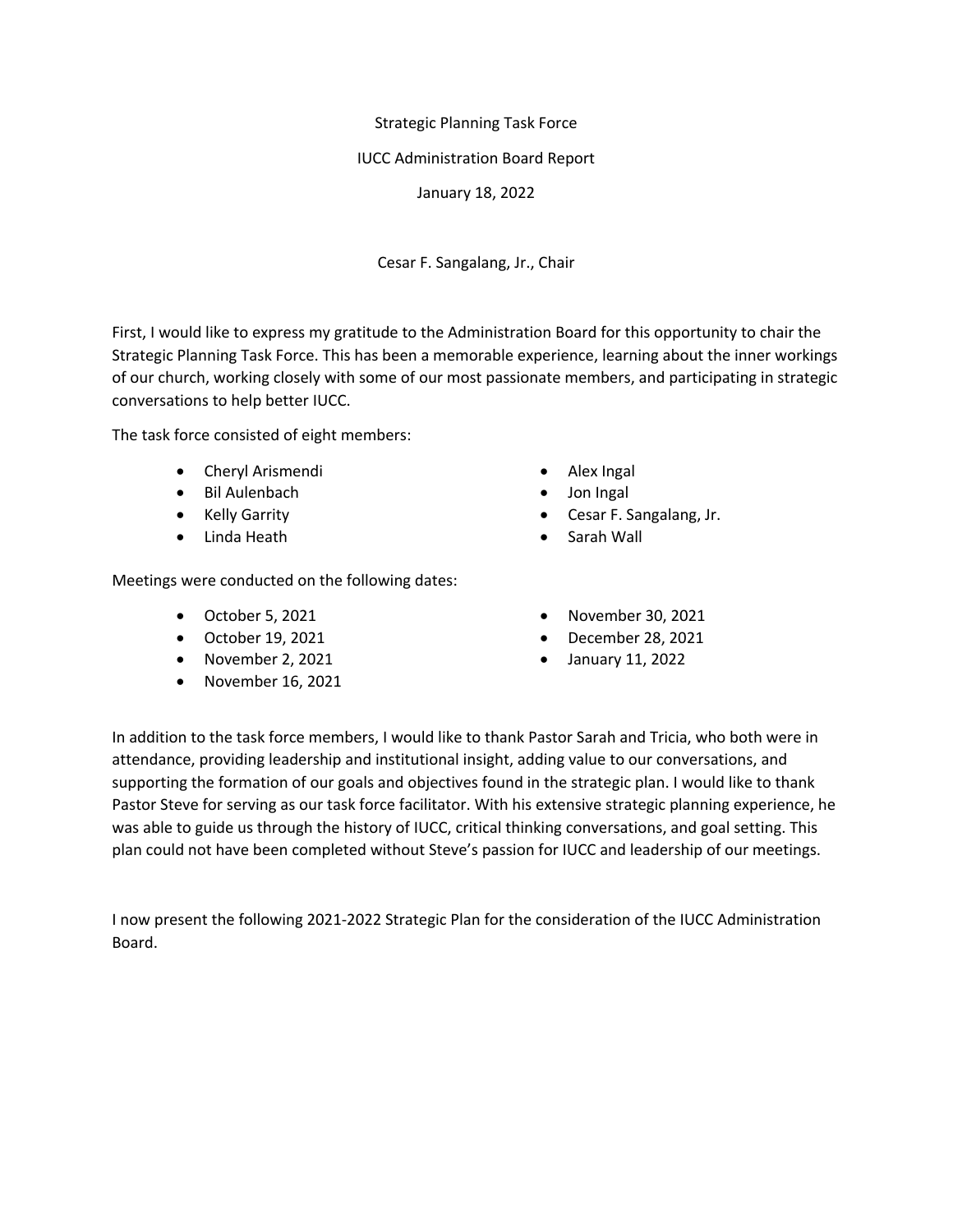#### Strategic Planning 2021-22

The 2021-22 Strategic Planning process utilized a set of group-facilitation tools to develop broad Goals and concrete Objectives that outline a direction for IUCC's near-term future. It also suggests some – but not all – of the Ministries or other groups that might be involved in accomplishing the Plan.

Rather than provide a comprehensive and detailed plan, the process intends to take advantage of the wisdom and experience of IUCC's highly skilled leadership and membership to prioritize tasks, add details out of knowledge, and generate ownership widely throughout the church.

Follow-through on a plan happens when there is ownership – "buy-in" – among the leaders and members. The Plan seeks to generate ownership in this way. Once the Plan is approved, Goals and Objectives will be delegated to appropriate Ministries or other groups within the church.

A Ministry identified in the Plan is not the only group who might be working on a given Goal but is the "leading" group tasked to oversee accomplishment by involving other groups and individuals with relevant expertise, and provide progress reporting to IUCC's leadership.

All the groups working on a given Goal are encouraged to add and revise Strategies, and develop priorities among the Objectives and Strategies based on their familiarity with the subject. This lets those with the most knowledge guide the process in its day-to-day working. It also builds ownership as more and more people become involved in achieving the Plan.

To provide even broader input, the congregation at large will have an opportunity, after the January Congregational Meeting, to suggest ideas for each of the Goals in the Plan. These ideas will be preserved as additional information for the Ministries and other groups working on the Plan.

Members of the Strategic Planning Task Force are encouraged to join Ministries, using their enthusiasm about IUCC's future to help drive accomplishment.

# **Goal: IUCC will develop greater financial stability.**

Objectives: (2<sup>nd</sup> level of bullets is Strategies for each Objective)

- Create additional income sources
	- o Stage community-oriented events as fundraisers
	- o Rent space to another faith group
	- $\circ$  Collaborate with local educational institutions to offer satellite classes in our facility
	- o Hold fairs (e.g., arts & crafts fairs) and charge vendors for booth space
	- o Explore ways to expand offering through the preschool (e.g., after-school care)
	- o Explore promoting IUCC as a venue (for weddings and other ceremonies)
- Create & publicize a planned-giving program
- Expand membership to increase potential contributions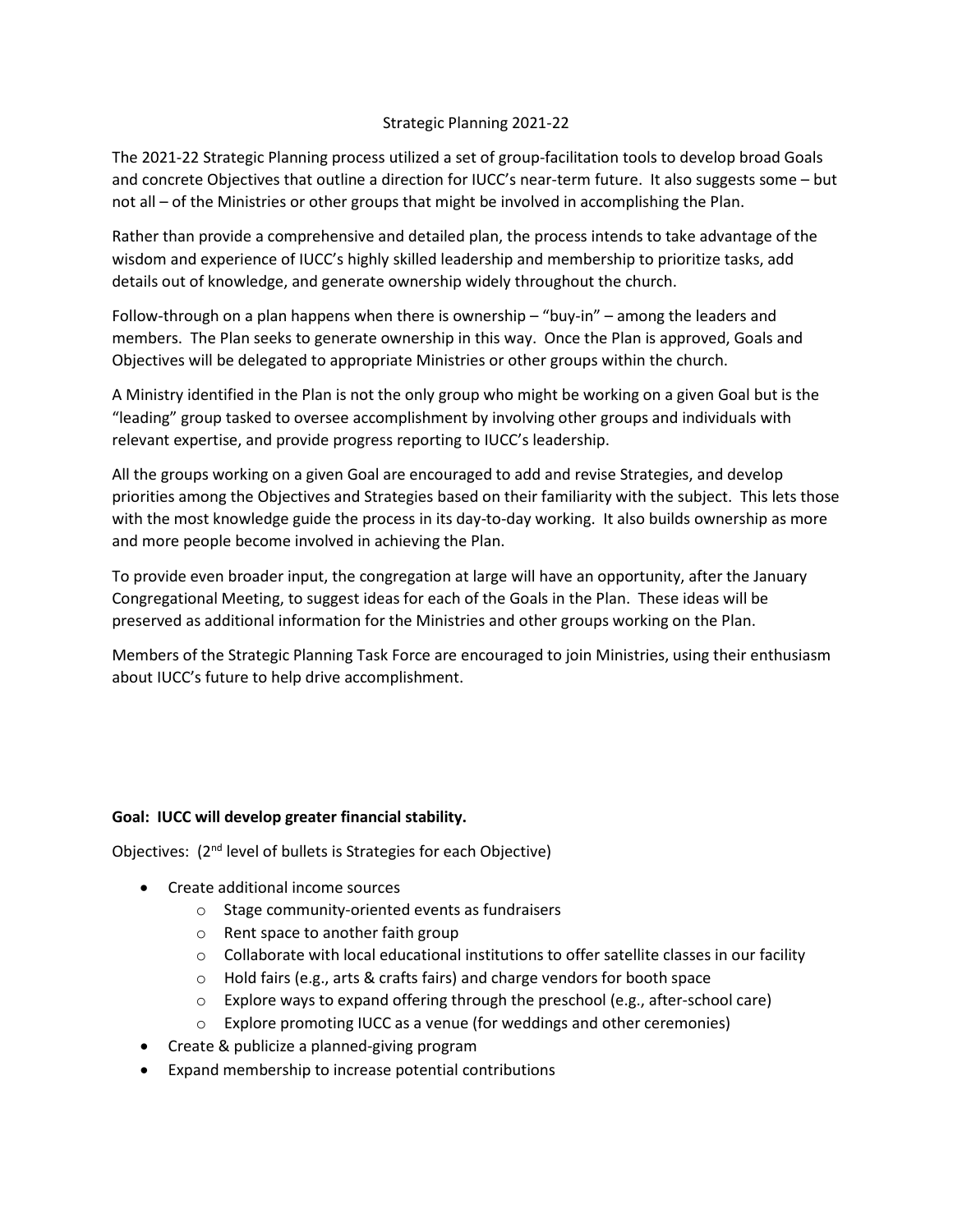By Whom:

- Fund Development Committee
	- o Establish new Task Force for this purpose
- Child Care Committee
- Fellowship Ministry

#### By When:

- Planned-giving program fully operational within 6 months
- Investigation into preschool options tasked to Child Care Committee
- Additional income sources explored during second 6 months and phased in as feasible.

Know When Accomplished:

- When we have raised enough additional income through diverse streams to support our plans and vision for the future
- When we are able to live within our means without going into debt

# **Goal: IUCC will be known and followed throughout the "community" as a leader in Progressive Christianity, radical inclusion, and justice-seeking.**

Objectives:

- Innovative new programs & services
- Enhanced communications (to include social media & internet)
- Classes designed to meet community needs
- Form partnerships with local, regional, & national agencies and collaborate on large events
- Find new ways to get the word out about IUCC
- Identify ways to poll members of the surrounding community on their needs/interests
- Offer and publicize fun, family-friendly events (e.g., the Snow Run on Dec. 5)
- By offering programming aligned with our values that offers opportunities for growth
	- o The Academy
	- o Through programs like PPOPs (Progressive Parents of Preschoolers) that engages parents beyond religion
	- $\circ$  Adult education religious education
	- o Support groups
	- o Growth groups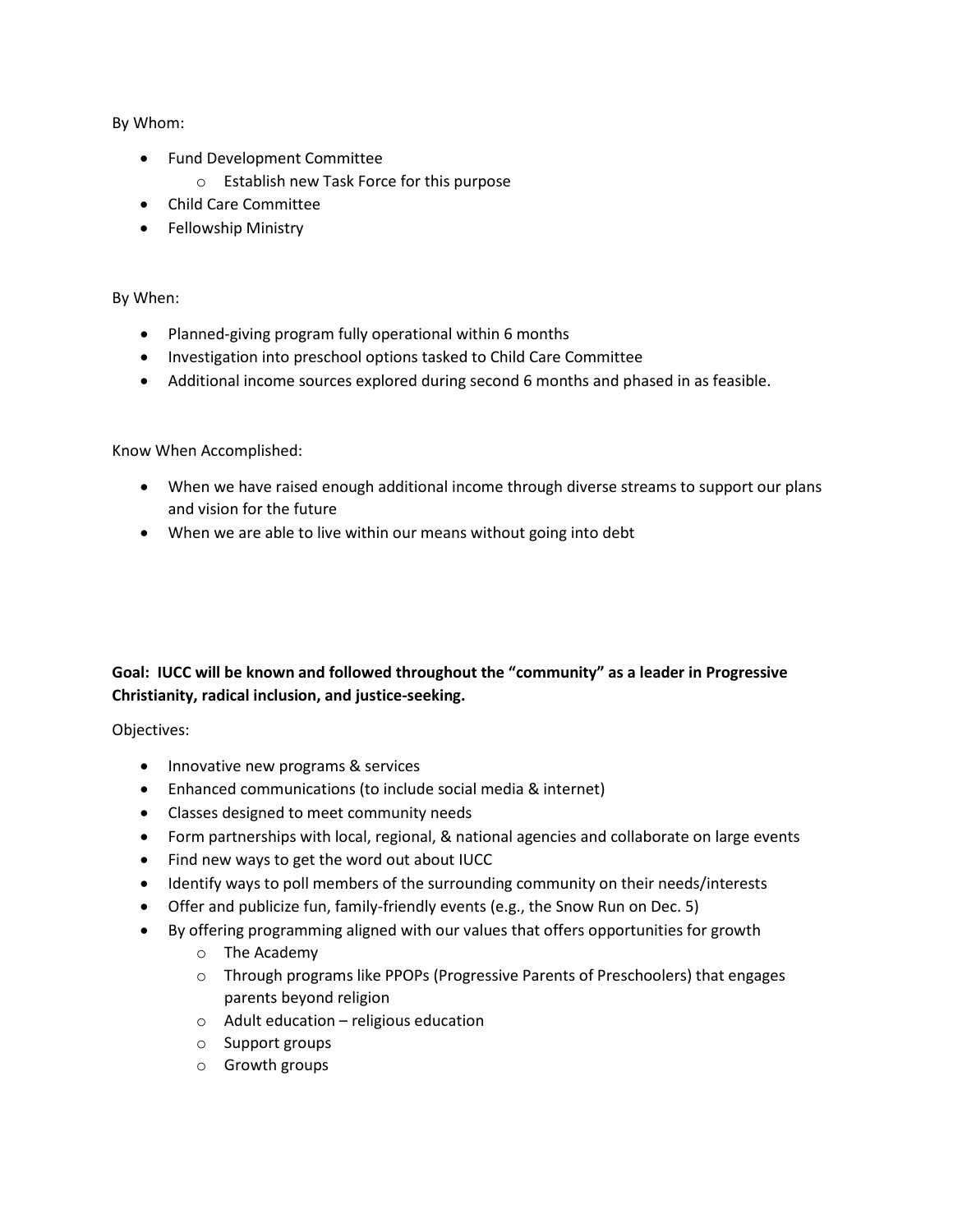By Whom:

- Adult Programs Ministry
- Communications Ministry, including volunteers
- Marketing Task Force
- Ministry with Young People
- Technology Committee, IT staff person, and/or college/university interns

#### By When:

- Enhanced communications and planning/training for neighborhood polling within 6 months
- Fun/family-friendly events whenever feasible
- Other items begun within 1 year

# Know When Accomplished:

- When IUCC is a household name
- When our events are in the newspaper & tech sources
- When our membership reflects greater diversity & greater numbers
- When people come from near & far to be a part of our vision

# Obstacles:

- Who are we, really? If IUCC is its values, do all/most members know and claim them?
- If "IUCC" is dependent on who is "there" (active, participating), how can we tell after the pandemic?
- Lack of expertise in marketing, social media

#### **Goal: At IUCC the welcome won't stop at the door.**

Objectives: (2<sup>nd</sup> level of bullets is Strategies for each Objective)

- Revitalize Membership Ministry
	- o Have a uniform greeting process
	- o Hold New Member workshops
	- o Have social events for visitors & new members
- Involve new members in the life of the congregation
	- o Design a Mentor program
	- o Have a "bucket list" (or checklist) for new members, tracked by their Mentor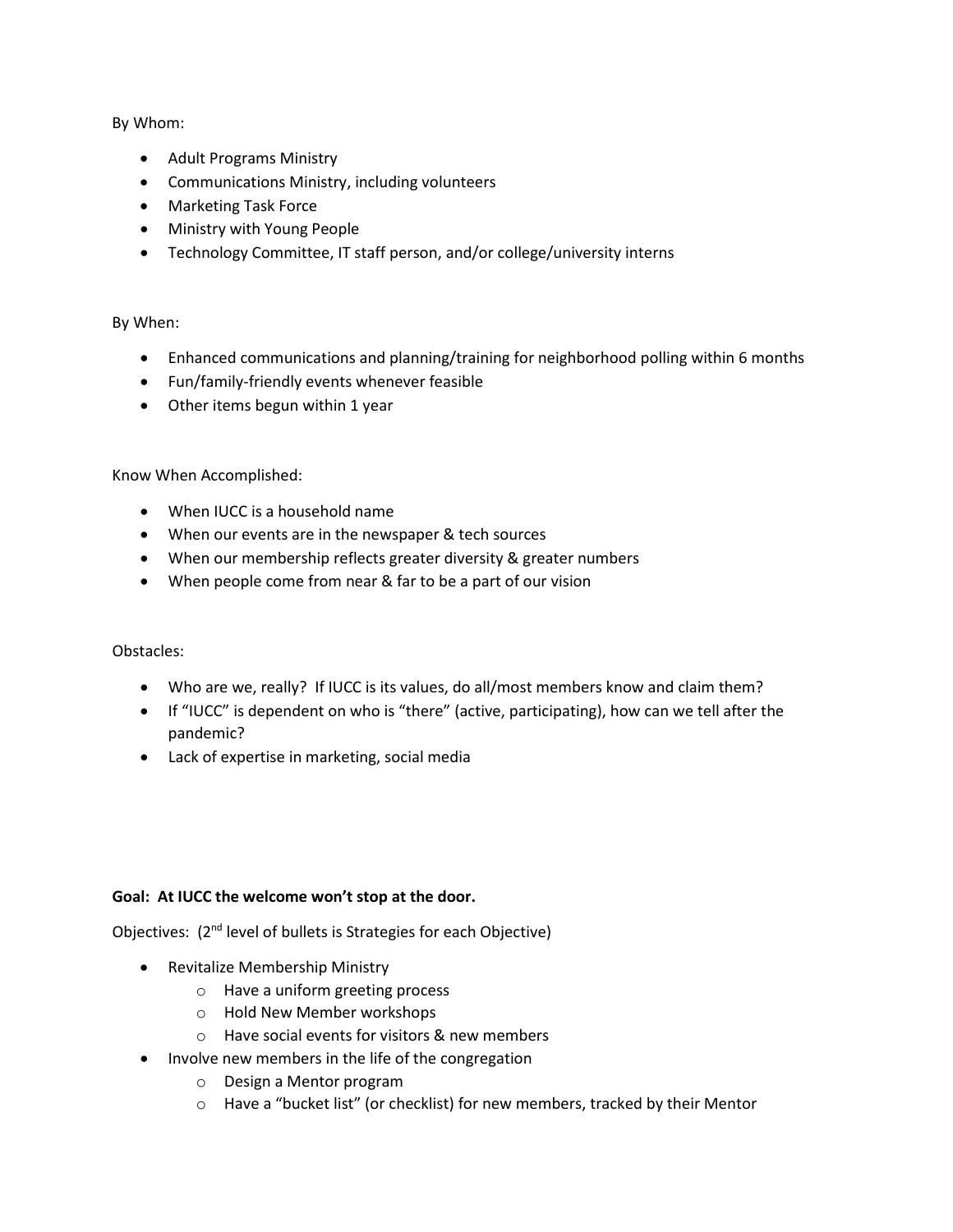- Have welcome videos from each Ministry
- Engage the entire congregation as "membership ministers" (intentionally greeting and engaging visitors)

By Whom:

- Membership Ministry
- Deacons
- Congregational Care
- Stephen Ministry
- IUCC congregation

By When: Develop, train, and initiate within 6 months

Know When Accomplished:

- Increase in the amount of return visitors
- A successful cycle will follow a potential member through a workshop series into the membership process.
- Each Ministry presents their video at the Ministries Board meeting, ready to be placed on the website

Obstacles:

- "Everyone as a 'membership minister'" has been suggested before; if we're not doing it now, how will this Goal be different?
- IUCCers haven't demonstrated the ability to break out of comfort zones and familiar circles in the past.

Response:

- This is where accountability clicks in; if progress is not followed and leaders are not held accountable for real accomplishment, nothing changes.
- A Goal does not affirm the present but critiques it, in order to initiate change.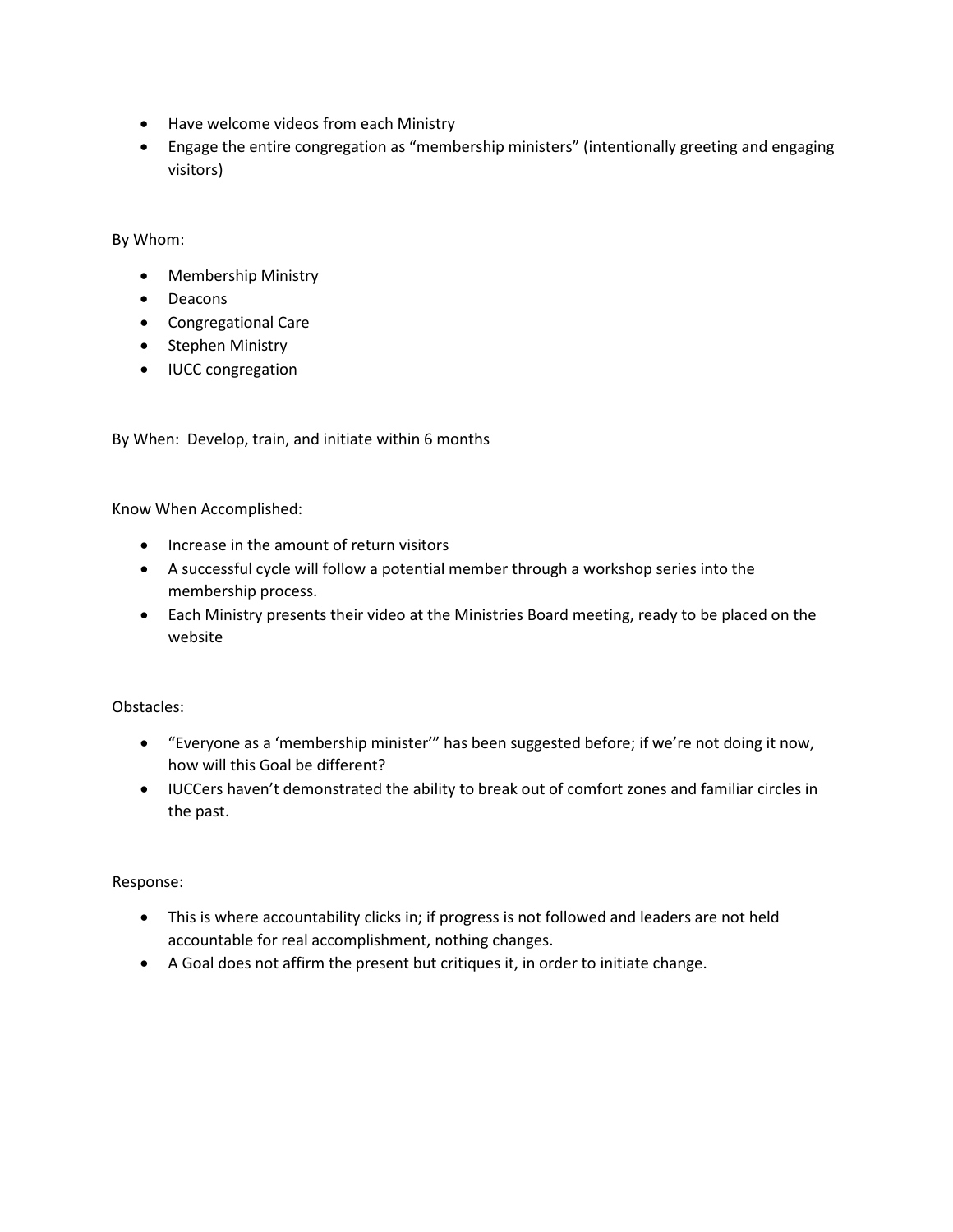## **Goal: IUCC will define "church" beyond Sunday mornings.**

Objectives: (2nd level of bullets is Strategies for each Objective)

- By taking it to the streets
	- o Through Faith In Action we will "do and be church"
	- o Taking our beliefs about justice-seeking (Green Faith, Equality, Racial Justice, Welcome of Immigrants, Addressing Spiritual Woundedness/Spiritual Health, etc.) to secular spaces & places so that our actions speak our faith
	- o We will partner with people, organizations, or others that share our values & concern for the world – "partnering with any & all who share these goals" (like we say when people join the church)
- By creating community that exists outside a physical space
	- o Through online forums, social media, etc.
- By engaging in different worship experiences
	- o including chancel drama, liturgical art, dance, different musical styles
- By offering our physical space to people/organizations that share our values/goals for the world (PFLAG, AA, The Center, Green organizations, etc.)
- By offering affinity groups within the congregation for fellowship, fun, & intentional inclusion

By Whom:

- Advocates for Peace & Justice Ministry
- Diversity & Inclusion Ministry, including Open & Affirming Committee
- Fellowship Ministry
- Mission & Service Ministry
- Worship Ministry

#### By When?

- Begin discussions on different worship experiences and various adult-education and fellowship opportunities immediately with start-up as feasible
- Initiate revision of facility-use charges immediately with research on potential user-groups
- Investigate costs/work to upgrade tech capabilities (website, social media) immediately with plans to begin implementing in 6 months
- Begin relationship-building with potential "partners" immediately

Know When Accomplished:

- When we see the number of people participating and/or giving exceeds the number who worship on Sunday mornings
- Increased monthly participation throughout the range of IUCC activities
- Increased membership with more diversity